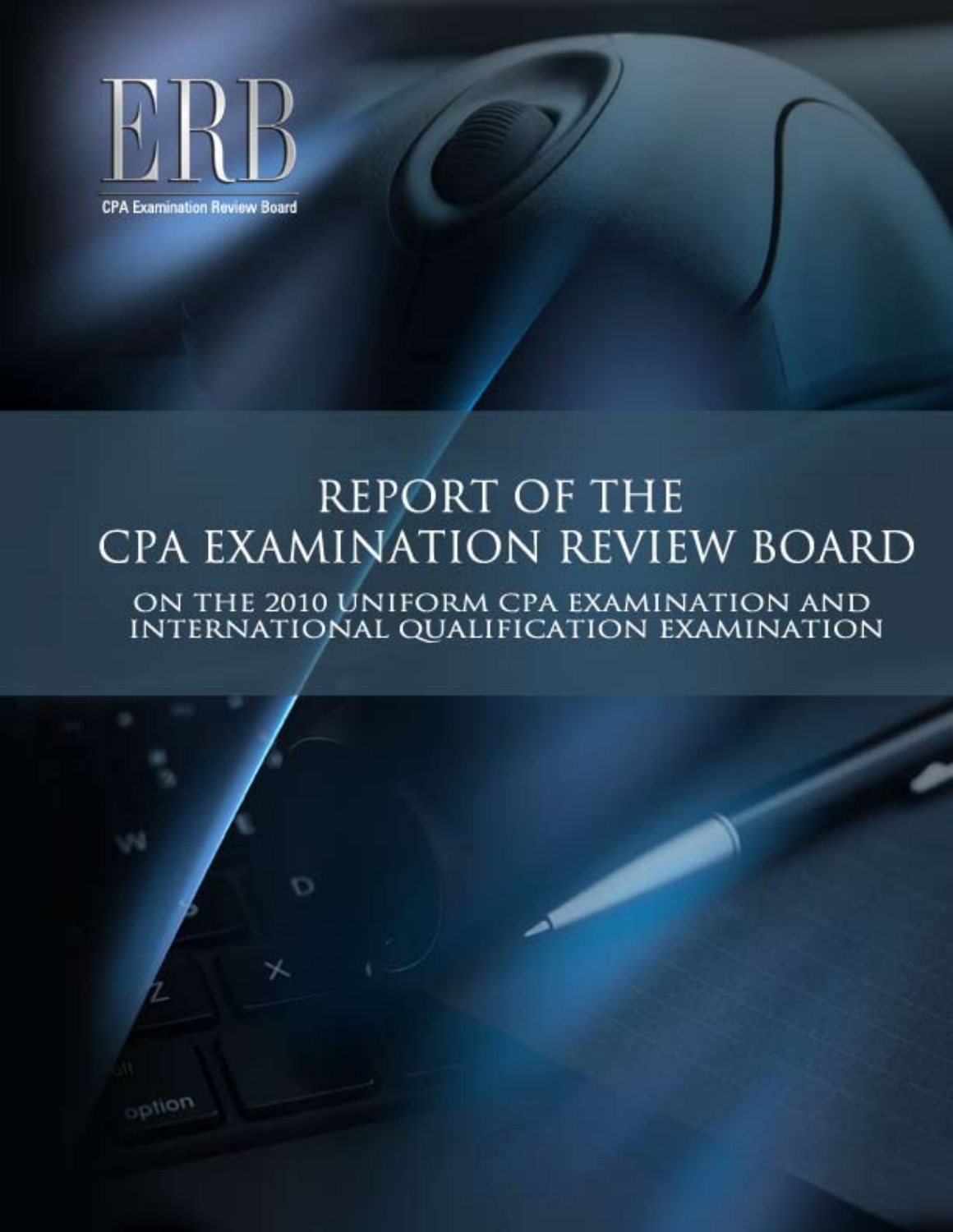

# Report of the CPA Examination Review Board

on the 2010 uniform CPA examination and international qualification examination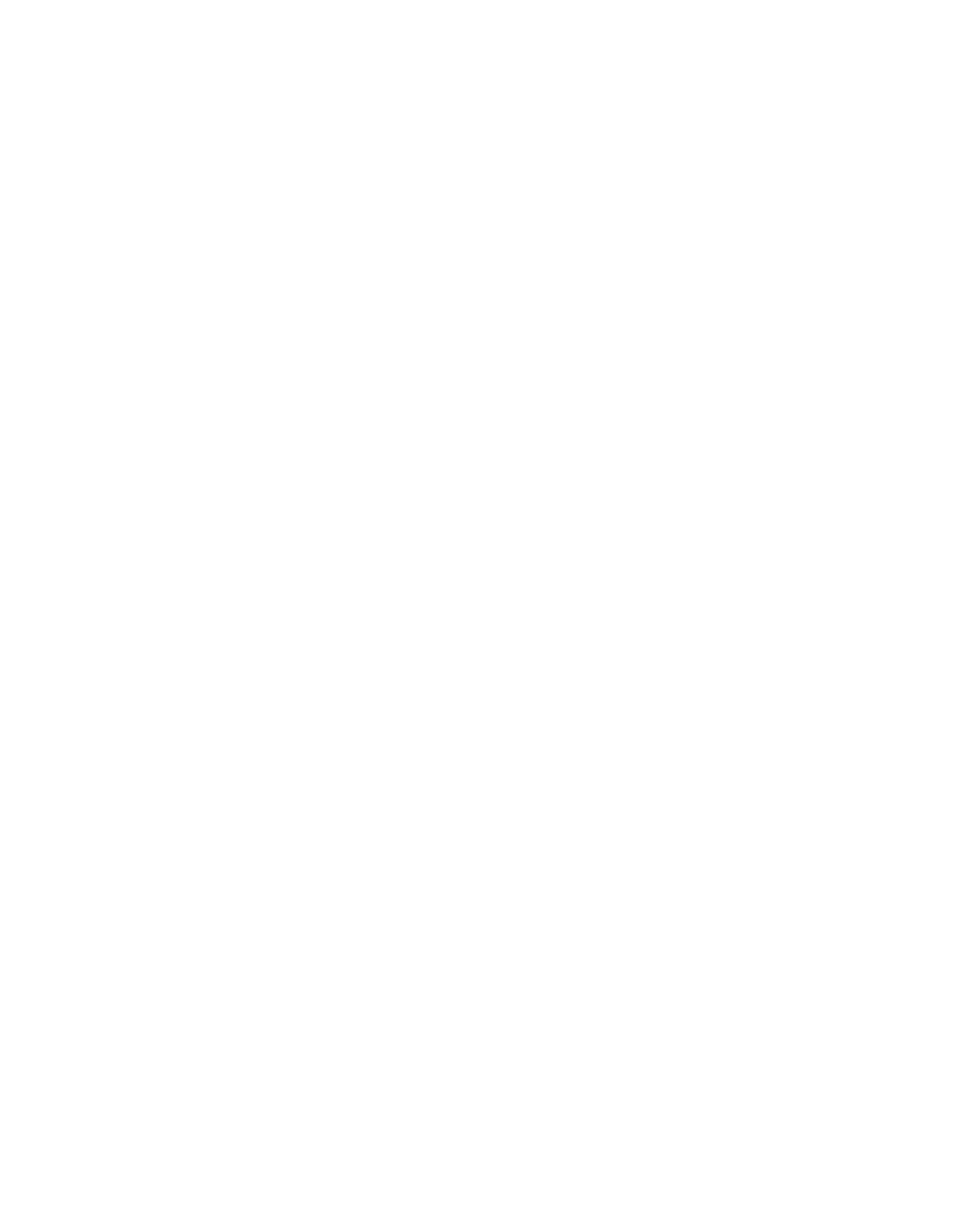#### **TABLE OF CONTENTS**

- I. REPORT OF THE CPA EXAMINATION REVIEW BOARD
- II. CPA EXAMINATION REVIEW BOARD
	- CREATION AND PURPOSE
	- CHARGE FROM BOARDS OF ACCOUNTANCY
- III. UNIFORM CPA EXAMINATION AND INTERNATIONAL QUALIFICATION EXAMINATION
- IV. DESCRIPTION OF EXAMINATION REVIEW BOARD PROCEDURES
	- UNIFORM CPA EXAMINATION
		- DEVELOPMENT
		- PRACTICE ANALYSIS
		- STANDARD SETTING
		- NATIONAL CANDIDATE DATABASE
		- DELIVERY
		- SCORING
		- POLICIES AND PROCEDURES OF THE BOARD OF EXAMINERS AND THE EXAMINATIONS TEAM
		- PSYCHOMETRIC ASSESSMENT
		- TECHNOLOGY ASSESSMENT
	- INTERNATIONAL QUALIFICATION EXAMINATION
		- DEVELOPMENT AND CONTENT
		- DELIVERY
		- PSYCHOMETRIC ASSESSMENT
		- TECHNOLOGY ASSESSMENT
- V. MEMBERS OF THE CPA EXAMINATION REVIEW BOARD
- VI. CPA EXAMINATION REVIEW BOARD STAFF
- VII. CONSULTANTS PROVIDING SUPPORT TO THE CPA EXAMINATION REVIEW BOARD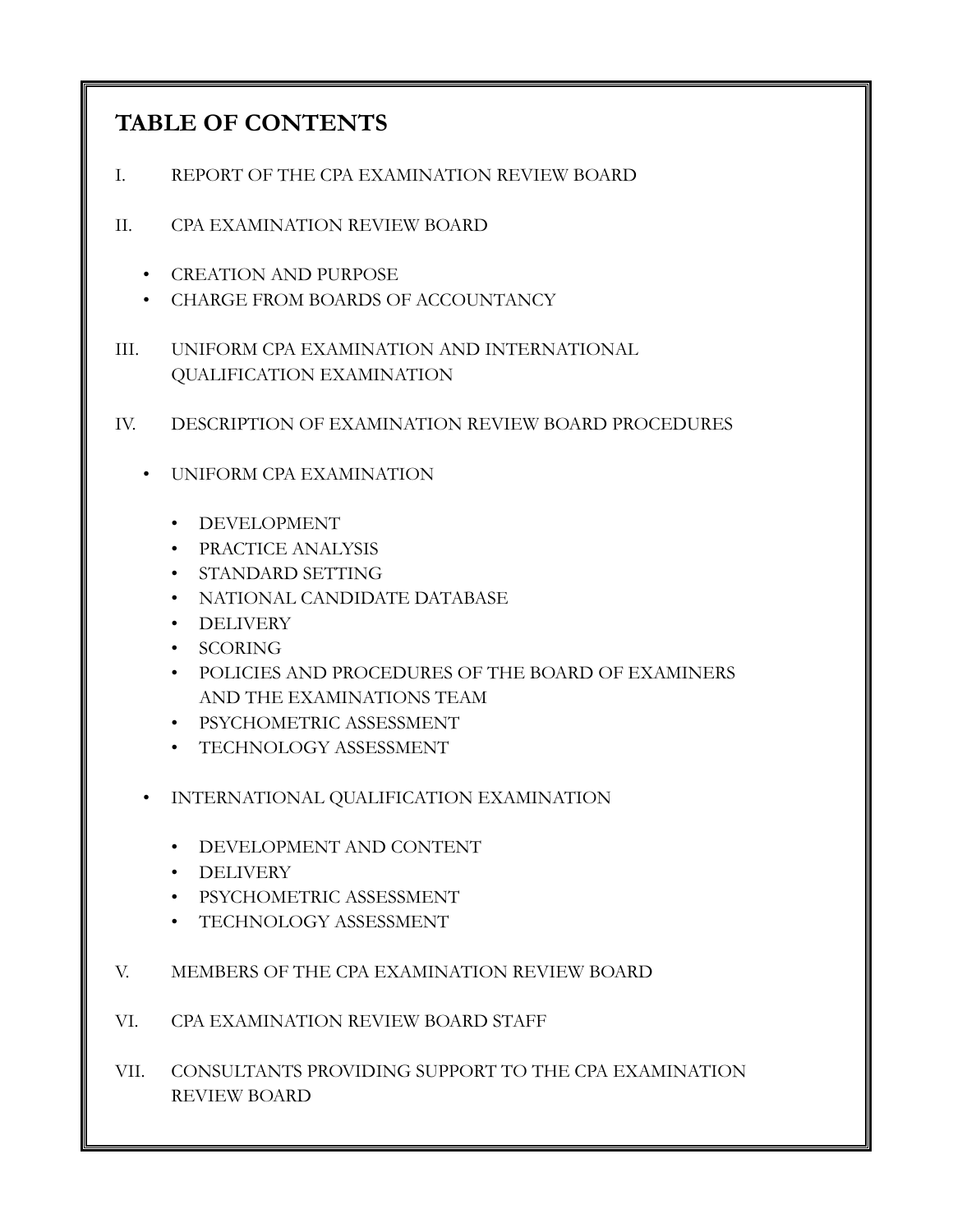# CPA Examination Review Board

150 Fourth Avenue North  $\bullet$  Suite 700  $\bullet$  Nashville, TN 37219-2417  $\bullet$  Tel 615/880-4200  $\bullet$  Fax 615/880-4290  $\bullet$ 

Web www.nasba.org

#### **REPORT OF THE CPA EXAMINATION REVIEW BOARD**

To the Boards of Accountancy of the Fifty-Five Jurisdictions of the United States of America:

We have reviewed and evaluated the policies and procedures utilized in the preparation, grading and administration of the Uniform CPA Examination and the International Qualification Examination for the year ended December 31, 2010.

Our review and evaluations were conducted for the purpose of determining the appropriateness of those policies and procedures for reliance by the Boards of Accountancy of the fifty-five jurisdictions of the United States of America in discharging their responsibility to test the qualifications of candidates for licensure as Certified Public Accountants.

Based on our review and evaluations, we believe that the Boards of Accountancy may rely on the Uniform CPA Examination and the International Qualification Examination in carrying out their licensing responsibilities for the year ended December 31, 2010.

This report is intended solely for the information and use of the Boards of Accountancy, and is not intended to be and should not be used by anyone other than the specified parties.

CAP Exercication Review Board

CPA Examination Review Board May 24, 2011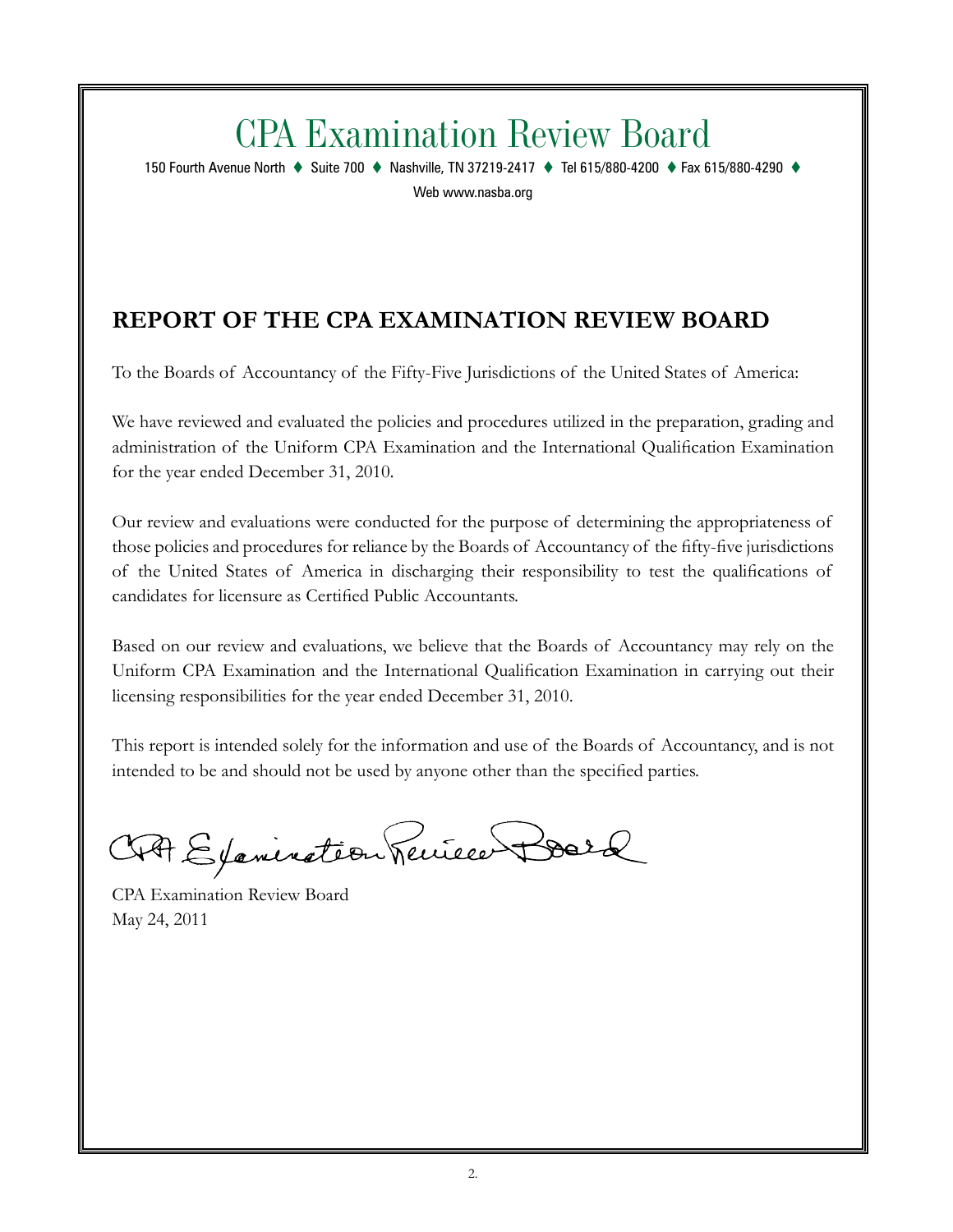# **SECTION II**

#### **CREATION AND PURPOSE**

Few Boards of Accountancy have the resources to evaluate the psychometric quality and content of a licensing examination or to review its preparation, scoring and administration. Moreover, few Boards of Accountancy have the resources to evaluate the security and integrity of the electronic architecture and data communications surrounding a computer-based test (CBT). Because such evaluations and reviews are highly technical and time consuming activities, they can be performed more effectively by a single agency acting on behalf of all Boards of Accountancy. Recognizing this need, the CPA Examination Review Board (ERB) was established and reports directly to the Boards of Accountancy.

#### **CHARGE FROM THE BOARDS OF ACCOUNTANCY**

The ERB shall review, evaluate and report on the appropriateness of the policies and procedures utilized in the preparation, grading and administration of the Uniform CPA Examination and other examinations in general use by the Boards of Accountancy for the licensing of Certified Public Accountants. In carrying out its responsibilities the ERB shall examine such records and make such observations, inspections and inquiries, as it deems necessary. The ERB shall report annually to the Boards of Accountancy.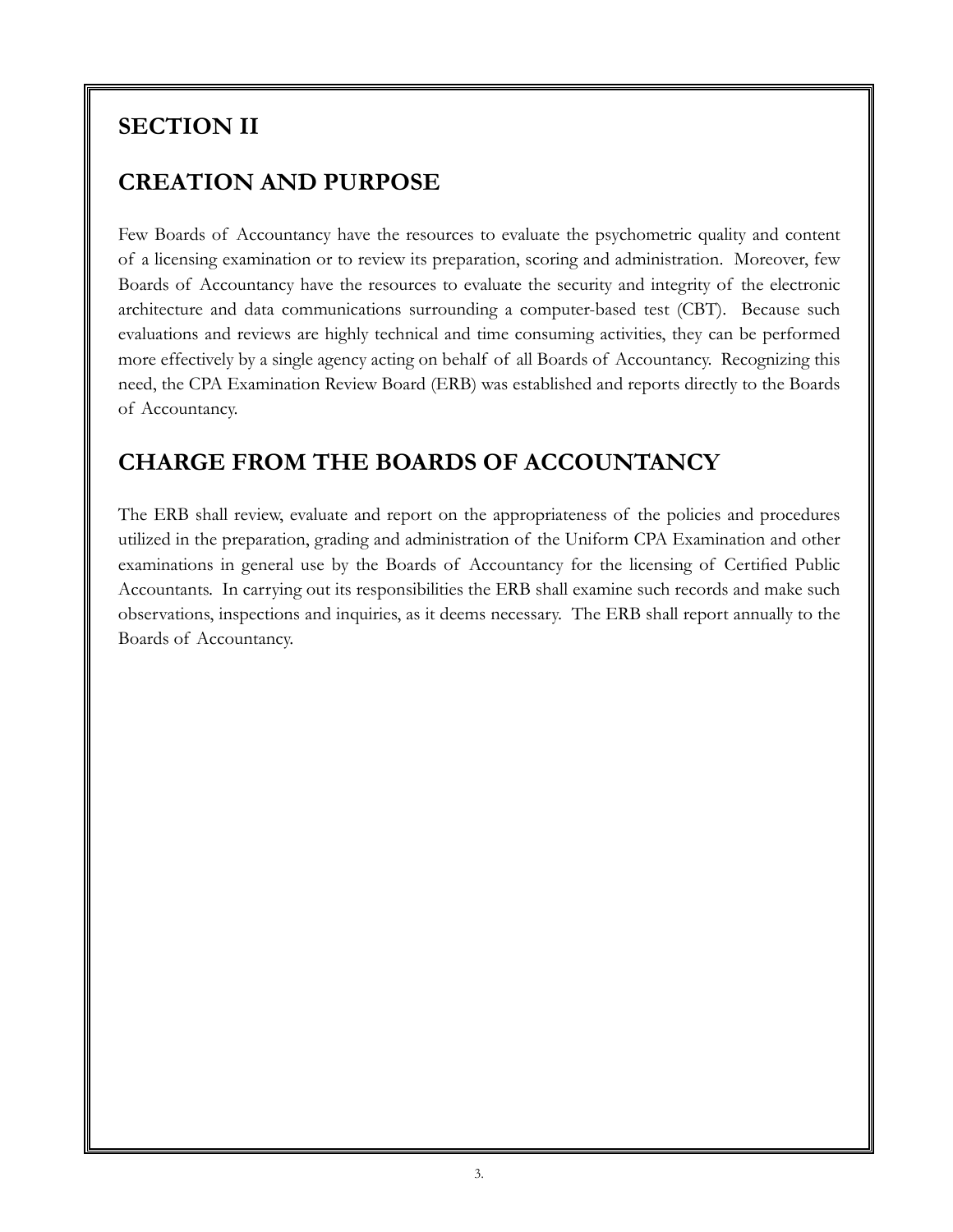# **SECTION III**

# **UNIFORM CPA EXAMINATION AND INTERNATIONAL QUALFICATION EXAMINATION**

#### **UNIFORM CPA EXAMINATION**

The Uniform CPA Examination (Examination) is administered pursuant to a contract between the National Association of State Boards of Accountancy (NASBA), on behalf of its constituent members, the Boards of Accountancy, the American Institute of CPAs (AICPA), and Prometric.

- NASBA acts as the central clearinghouse to which all Boards of Accountancy submit information on eligible candidates and from which all Boards of Accountancy receive advisory scores and other Examination data.
- The AICPA determines the content of the Examination, prepares the items/simulations, determines the method of scoring the Examination including the choice of psychometric model, performs and coordinates the scoring of all test item formats including simulations and constructed response exercises, provides all quality control systems for test scoring, prepares advisory scores, and conducts statistical analyses of Examination results.
- Prometric operates a network of computer-based test centers where candidates take the Examination.

#### **INTERNATIONAL QUALIFICATION EXAMINATION**

The International Qualification Examination (IQEX) is intended to test differences between the accounting and auditing practices of the United States and the relevant accounting and auditing practices of Australia, Canada, Ireland, New Zealand, or Mexico. The IQEX is derived from the Uniform CPA Examination and was offered to Chartered Accountants and Certified Public Accountants from Australia, Chartered Accountants from Canada, Ireland and New Zealand, and Contadores Publicos Certificados from Mexico that have demonstrated competence in all of the areas that are substantially equivalent in both the candidate's home country and the United States.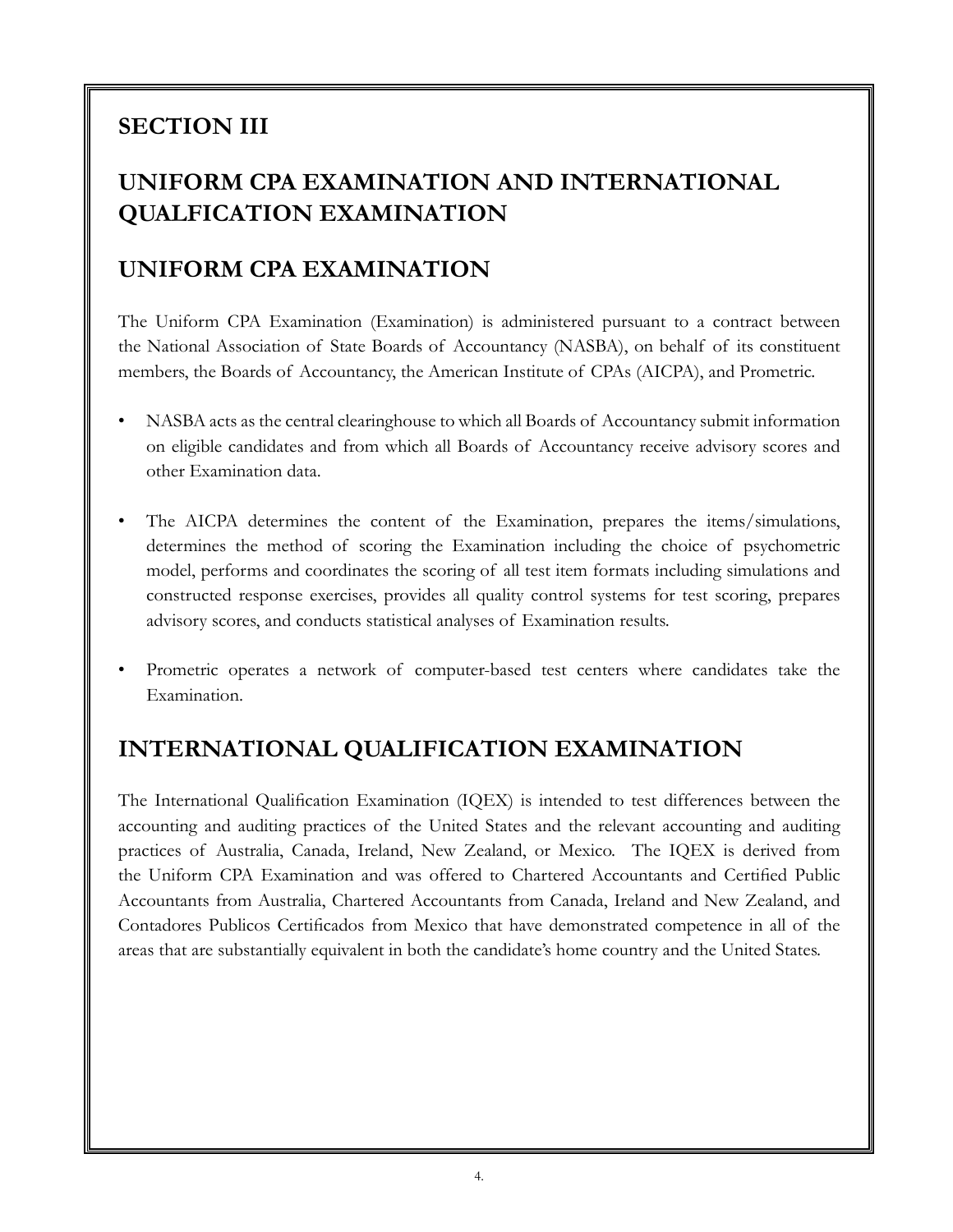# **SECTION IV**

# **DESCRIPTION OF EXAMINATION REVIEW BOARD PROCEDURES UNIFORM CPA EXAMINATION**

#### **DEVELOPMENT**

The Examination is developed by the AICPA Examinations Team (ET) in accordance with Content Specification Outlines (CSOs) established by the Board of Examiners (BOE). The CSOs used in the 2010 Examination are based on the year 2000 Practice Analysis. Examination content is reviewed and modified by the Content Preparation Subcommittees and is given final approval by the Content Committee. We reviewed and evaluated the development of the Examination. Our review included conferences with members of the ET, observations of the activities of the BOE, its Content Committee and Content Preparation Subcommittees, and interviews with technical managers. We reviewed and evaluated systems security controls and compliance with administrative policies and procedures.

We compared test items to the CSOs to determine that they met the CSO requirements for coverage of subject matter. We also reviewed a sample of test items for content accuracy, frequency of similar items and compliance with item writing standards. Additionally, items were reviewed to determine whether they were at the appropriate cognitive skill levels and appropriate for an entry-level licensing examination.

#### **PRACTICE ANALYSIS**

The AICPA Examinations Team designed and carried out an updated Practice Analysis which was completed in 2008 as a basis for the CSOs used in the Uniform CPA Examination (CBTe) launched in January 2011. In connection with our review and evaluations completed for the year ended December 31, 2008, we monitored and reviewed each major stage of the Practice Analysis, including the overall framework for this update and its oversight, the technical research design of the study, the sampling procedures used including defining the target population and the sampling frame, the design and use of the matrix sampling methods, the planning and execution of the computer-based survey, and the statistical analysis of the survey results and reporting thereof. We evaluated the statistical quality indices for the results, such as the standard errors of the ratings, for the main sample and additional subsamples. We monitored and reviewed the work of the content committees, which used the Practice Analysis results to recommend revisions and additions / deletions to the CSO / Skills Specification Outlines (SSOs). Finally, we reviewed the work of the BOE in finalizing the updated content and skill statements based on all of this empirical and judgmental Practice Analysis work.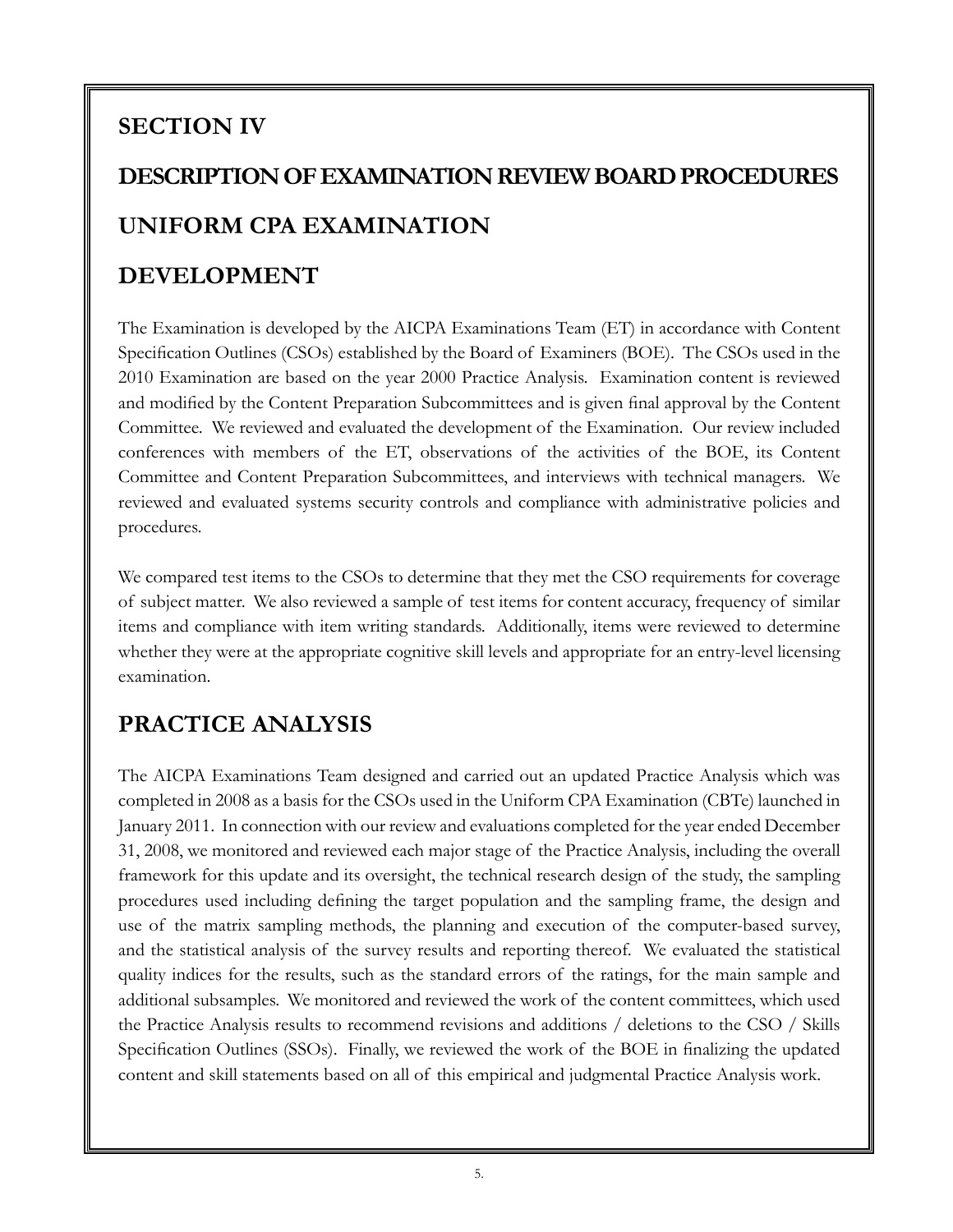#### **STANDARD SETTING**

The Standard Setting studies applied in the scoring of the 2010 Examination were reviewed and evaluated in prior years. In preparation for the implementation of CBTe the AICPA conducted passing score studies in order to establish new standards for CBTe. In determining the new passing scores, the AICPA used sound scientific absolute-standard setting methods based on solid research; the methods used have a long history of use by high-stakes testing agencies and had no obvious bias. The data were collected systematically and statistical analyses were performed by psychometricians to ensure that the standard-setting data were accurate and reproducible. The panel of experts who participated in the studies recommended a passing score to the BOE. The BOE thoroughly discussed the panelists' recommendations and approved the new passing scores.

The ERB performed a review of the standard setting process. We reviewed the standard setting plan and design, observed the structure of the process, attended several standard setting panel discussions as well as the BOE deliberations and approval of the new passing scores. In addition we reviewed the standard setting technical report in support of the passing scores.

#### **NATIONAL CANDIDATE DATABASE**

We reviewed and evaluated the security policies and procedures of NASBA as related to the National Candidate Database and the Gateway System. We tested the accuracy of the database processes and receipt and transmission of information into and out of this database.

# **DELIVERY**

The Examination was delivered at Prometric test sites located throughout the jurisdictions of the Boards of Accountancy. We reviewed and evaluated Prometric policies, procedures and security controls relative to the Examination. We visited selected Prometric sites and observed the delivery of Examinations. We also reviewed and evaluated security controls and compliance with administrative policies and procedures.

# **SCORING**

We reviewed and evaluated the policies and procedures followed in the scoring and reporting of results of the Examination. The psychometric consultant reviewed and evaluated the validity evidence for the Examination, including psychometric data from the tests, quality control policies and procedures, and statistical analyses of the Examination results.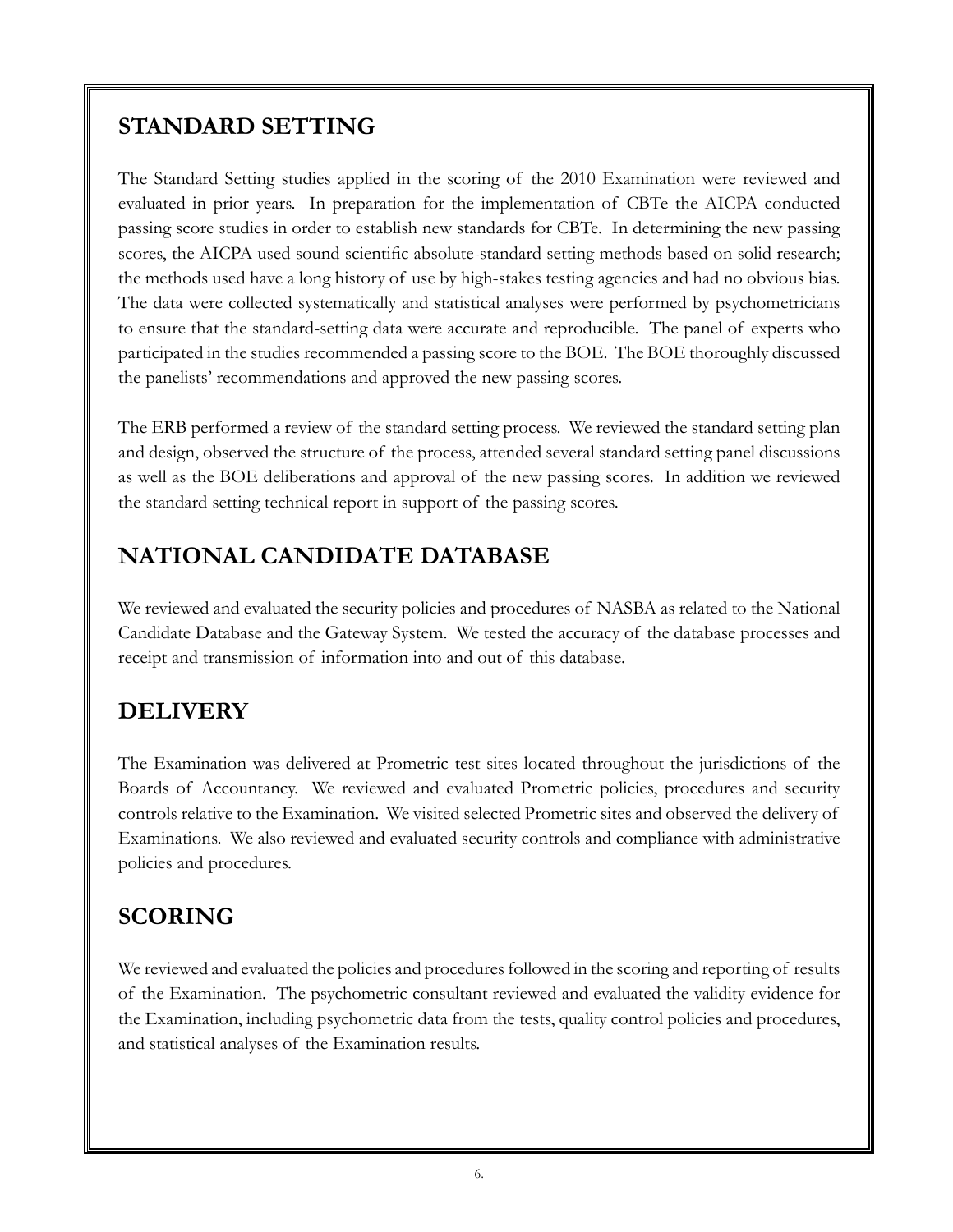#### **POLICIES AND PROCEDURES OF THE BOARD OF EXAMINERS AND THE EXAMINATIONS TEAM**

We reviewed and evaluated the policies, procedures and security controls of the BOE and ET relative to the development and scoring of the Examination. We also assessed the work and reports of the AICPA internal auditors relative to the security of the Examination.

#### **PSYCHOMETRIC ASSESSMENT**

The Psychometric Consultant assisted us in reviewing and evaluating the policies and procedures employed by the AICPA staff in preparing and scoring the Examination. We evaluated the psychometric model used to calibrate and score the computer-adaptive tests and many other important psychometric characteristics of the Examination such as the psychometric properties of simulations, candidate ability routing through adaptive testlets, the standard setting methods utilized by the BOE, and the passing scores established thereby. We also reviewed the rater reliability of those constructed response written communication exercises which were scored by human raters, the accuracy and consistency of the computer scoring of these written communication exercises, the correlations among test sections and item formats, and many other sources of validity evidence of the Examination.

# **TECHNOLOGY ASSESSMENT**

The Information Technology Consultant assisted us in reviewing and evaluating the policies, procedures and controls employed by the AICPA, NASBA and Prometric. We evaluated and relied upon a comprehensive analysis and evaluation of the security, processing integrity and sustainability of the communications and systems of all parties. We performed assessments based on guidelines and standards set forth in CoBit, SAS 70 guidelines, version 2.0 of the "AICPA / CICA SysTrust Principles and Criteria for Systems Reliability" and on industry best practices. The evaluation encompassed the Examination as a whole and many different sources of evidence were reviewed to support the reasonableness of the overall systems integrity, security and sustainability of the Examination.

# **INTERNATIONAL QUALIFICATION EXAMINATION DEVELOPMENT AND CONTENT**

The IQEX Subcommittee of the BOE Content Committee selects and reviews the multiple-choice items chosen from the Uniform CPA Examination, with the assistance of AICPA test development staff. Uniform CPA Examination items are chosen to reflect the content specifications developed by the IQEX Subcommittee and appropriate psychometric characteristics.

We reviewed and evaluated the IQEX preparation and interviewed AICPA staff who assisted in the preparation and scoring of IQEX. We also reviewed and evaluated the IQEX technical report dated February 28, 2011, which was provided by NASBA.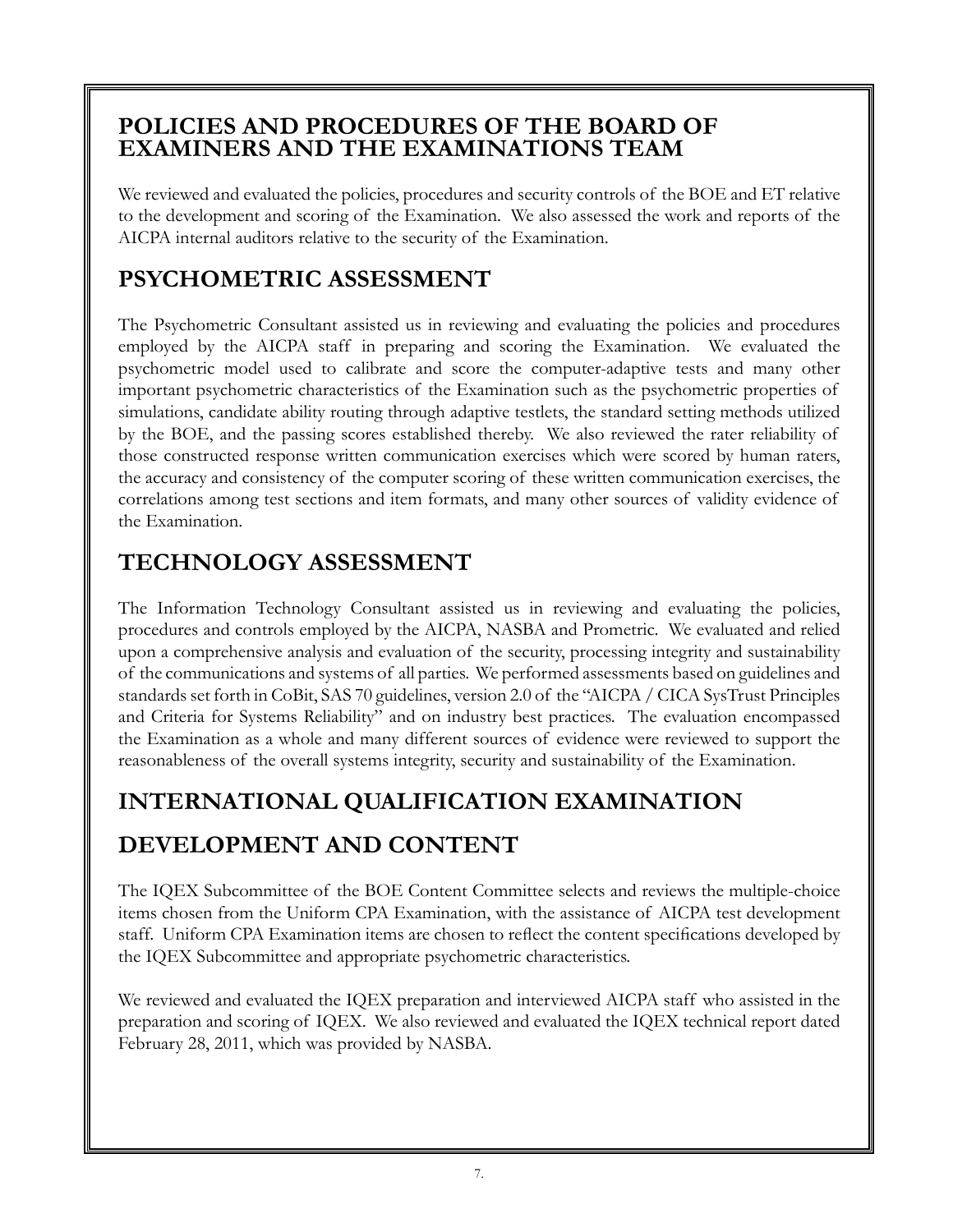# **DELIVERY**

The IQEX is a four and one-half hour objective item examination administered at Prometric testing centers as a linear computer-based test. NASBA is responsible for the administration of the IQEX and has a contract with Prometric for computer delivery. The AICPA provides the test to Prometric, which converts the items into the required format for computer delivery. Prometric then transfers the IQEX through their secure distribution system to the Prometric testing centers in Canada, the United States and its territories, where the test is administered to candidates.

# **PYSCHOMETRIC ASSESSMENT**

The Psychometric Consultant assisted us in reviewing and evaluating the policies and procedures employed by the AICPA psychometric staff. We evaluated the psychometric characteristics of the IQEX test forms including item difficulty, test reliability and all available evidence of test validity, along with a detailed analysis of the scoring procedures used for IQEX and the methods used to establish the passing scores.

# **TECHNOLOGY ASSESSMENT**

The technology assessment of IQEX was included in the assessment of the Uniform CPA Examination as described above.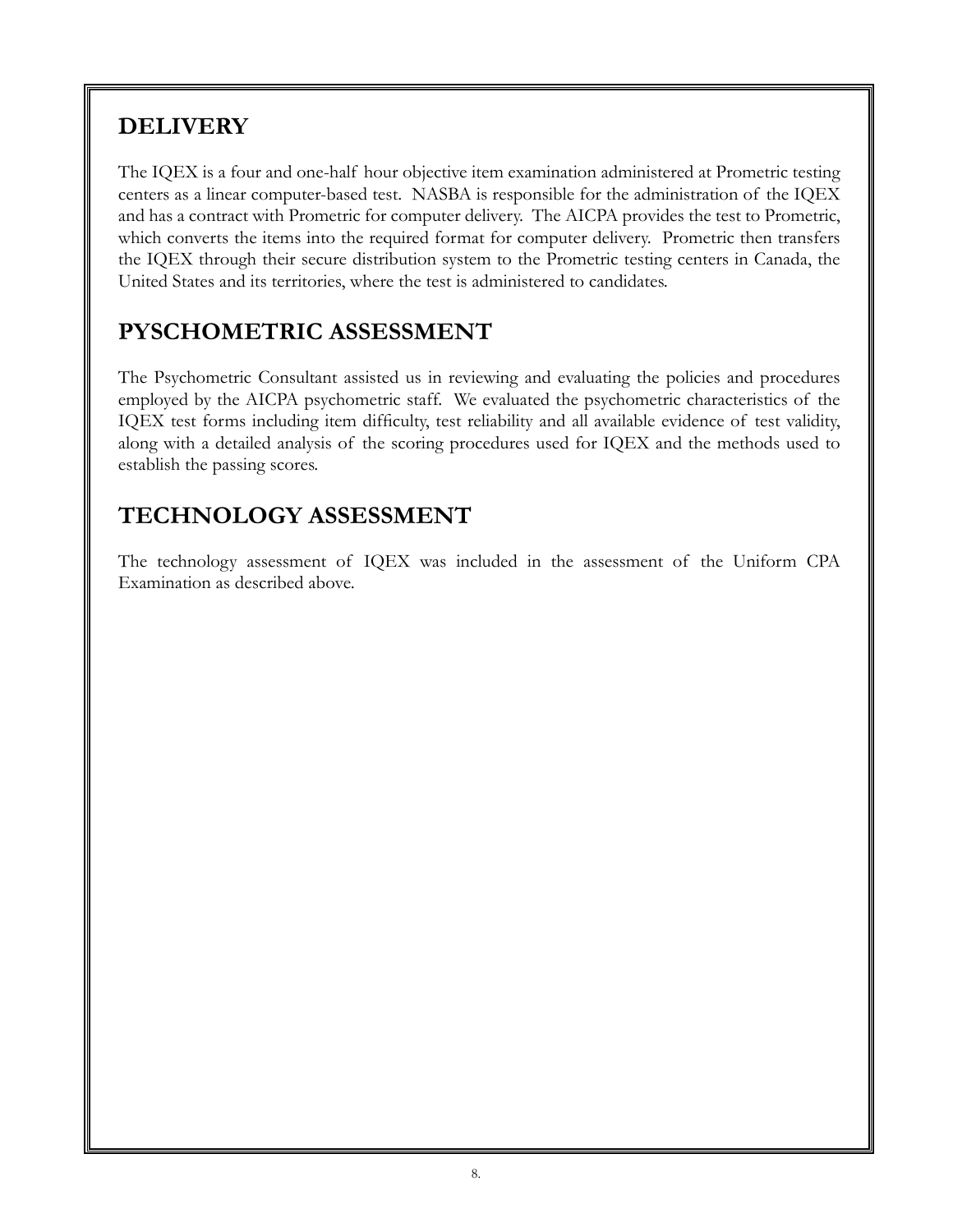#### **SECTION V**

#### **MEMBERS OF THE CPA EXAMINATION REVIEW BOARD**

**Wesley P. Johnson, CPA**, Chair - Retired Partner, KPMG LLP; Past Chair and Member of the Board of Directors of NASBA; Past Chair and Member of the Maryland State Board of Public Accountancy; Past President and Member of the Board of Directors of the Maryland Association of CPAs; Chair of the CPA Examination Preparedness, Strategic Initiatives, Education, and Audit Committees of NASBA; Member of the AICPA/NASBA National Steering Committee on Regulation of the Profession (UAA Implementation Committee); Chair of the Maryland Association of CPAs Accounting Reform Task Force; Member of the AICPA Governing Council for eight years; While an active partner with KPMG, represented the Firm at the Accountants Coalition to work for fairness in liability laws affecting the profession; Served as Member of the Board and Chairman of the Finance Committee of the Board of Trustees of the Maryland State Universities and Colleges; Chairman of Baltimore Goodwill Industries. Member of the ERB since 2009.

**Sandra R. Wilson, CPA, CFE, CFFA**, Vice Chair - Shareholder, Wilson & Wilson CPAs, Inc.; Past Member of the Alaska State Board of Public Accountancy; Served as a Member of the NASBA Board of Directors and as Pacific Regional Director; Past Chair NASBA Audit and Relations with Member Boards Committees; Former Member of NASBA Ethics and Continuing Professional Educations Committees; Past Officer and Member of the Alaska Society of Certified Public Accountants (ASCPA) Board of Directors; Past Chair and Member of Various ASCPA Committees. Member of the ERB since 2006.

**Charles L. Talbert, III, CPA**, Immediate Past Chair - Shareholder/Director, McAbee, Talbert, Halliday & Co; Past Chair of the South Carolina Board of Accountancy; Past President of the South Carolina Association of CPAs; Past Chair and currently serves as a member of SCACPA's Legislative Committee; In 2004, received the distinguished SCACPA Service to the Profession Award; Past Member of the AICPA Council; Served as a Member of the NASBA Ethics Committee; In October 2008, appointed by the Governor of South Carolina to serve as the Fourth Congressional District's representative to the SC Commission on Higher Education. Member of the ERB since 2007.

**Nicholas J. Mastracchio, Jr Ph.D., CPA** - Individual practitioner; Past Chair and Member of the New York State Board of Accountancy; Past Managing Partner C.L. Marvin and Company CPAs; Past Member of the AICPA Board of Examiners; Past Member of the Auditing Standards Board; Past member of NASBA committees including Education, and Nominating committees; Member of the CPA Journal Editorial Board; Retired Arthur Andersen Alumni Professor of Accounting University at Albany. Member of the ERB since 2009.

**David A. Vaudt, CPA** - Iowa State Auditor; Past Chair and Member of the Iowa Accountancy Examining Board; Past Chair and Member of the Board of Directors of NASBA; Served as Chair or Member of Various Committees of NASBA, the AICPA and the Iowa Society of Certified Public Accountants; Past Treasurer and Member of the Supreme Court of Iowa Client Security and Attorney Disciplinary Commission. Member of the ERB since 2005.